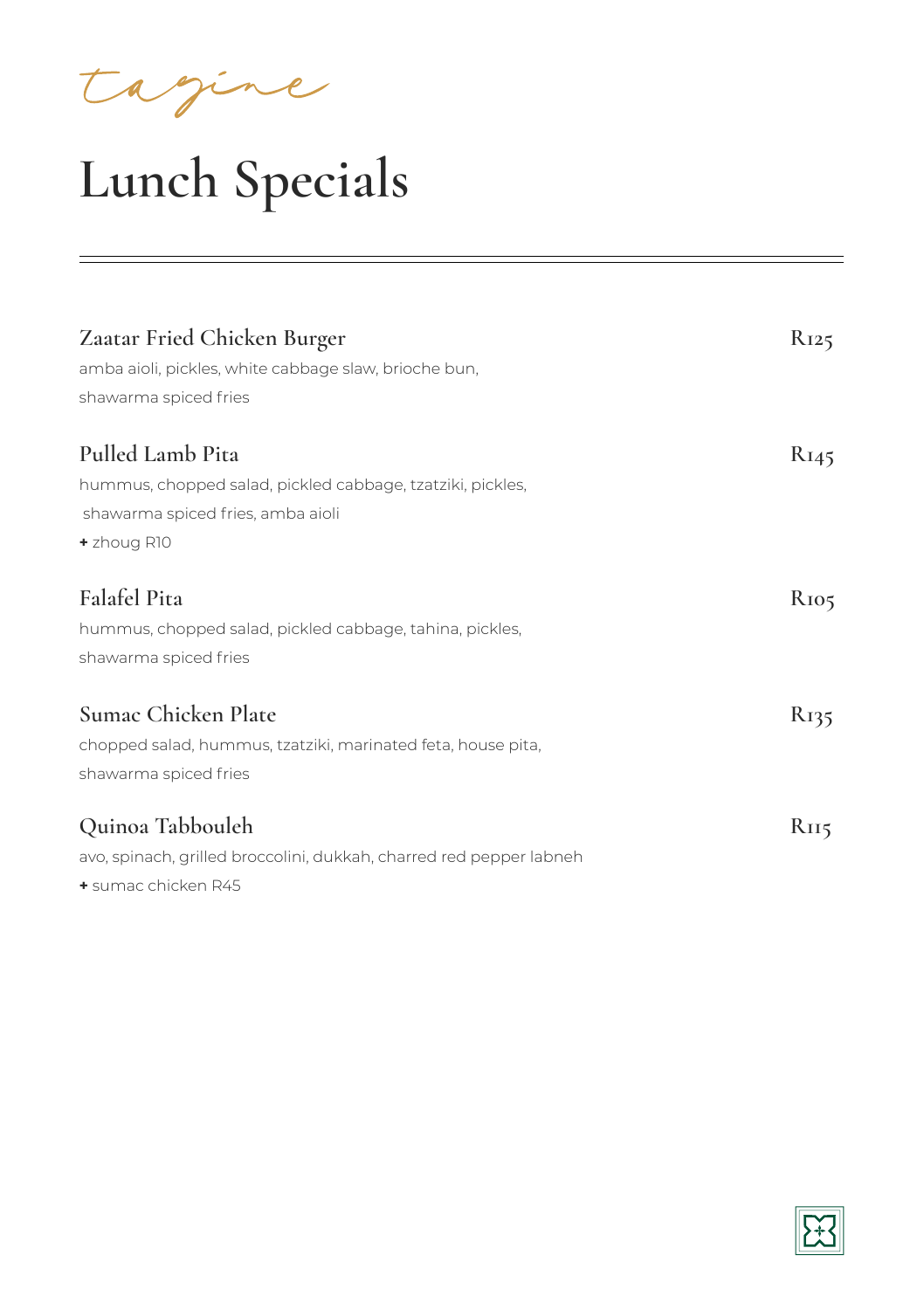agine

#### **Brunch Available on weekends.**

Eggs As You Like R50 poached, fried, scrambled or omelette, roast tomato & spinach garnish Tagine Granola & Yoghurt R98 saffron double cream yoghurt, spiced poached pear, pistachio, mint, pomegranate Mediterranean Avo Toast **R110** smashed avo, marinated feta, zaatar & sumac, tomato onion salsa, beetroot hummus, evoo, coriander **+** poached egg R10 **Middle Eastern Potato Hash R95** shawarma spiced potato, spring onion, diced tomato, chilli, eggs, herbed yoghurt **+** pulled lamb R65 **Spinach & Feta Omelette R105**  baby spinach, whipped feta, zaatar mushrooms, chilli mushrooms, sourdough, tomato chilli jam **+** pulled lamb R65 **Zucchini Fritters R115**  spiced zucchini & corn fritters, tomato chilli jam, spinach, avo salsa, chilli butter poached eggs **+** merguez sausage R40 **Shakshouka For Two R220**  spicy tomato sauce, marinated feta, sumac yoghurt, coriander, croute, eggs, house pita **Shakshouka R110** spicy tomato sauce, marinated feta, sumac yoghurt, coriander, croute, eggs, house pita **Salmon & Lemon Benedict R135** smoked salmon ribbons, grilled sourdough, preserve lemon hollandaise, poached eggs, chives Tagine Benedict R<sub>140</sub> pulled lamb, grilled sourdough, preserved lemon & sumac hollandaise, poached eggs, coriander **Breakfast Pita R98** merguez sausage, pickled red onion, baby spinach, fried eggs, harissa aioli, tomato chilli jam Breakfast Bagel R145 merguez patty, smoked cheddar, chive scrambled eggs, amba aioli, shawarma spiced fries Baklava Pancakes R135 phyllo pastry, nut mix, cinnamon, cardamom, pistachio creme Turkish Eggs R<sub>110</sub> hummus, tzatziki, chopped salad, red & green pesto, dukkah, chilli butter fried eggs, house pita **Green Eggs & Lamb R280**  pulled lamb, spinach, leeks, marinated feta, zhoug, spring onion, eggs, house pita **Sharing Breakfasts**

| <b>Big Breakfast Tagine</b>                        | <b>R250</b> | <b>Mushroom Tagine</b>                       | $R_{2I0}$ |
|----------------------------------------------------|-------------|----------------------------------------------|-----------|
| spinach, shakshouka baked beans, haloumi, zaatar   |             | shawarma spiced potato, zaatar mushrooms,    |           |
| mushrooms, roast cherry tomatoes, house pita, eggs |             | caramelised onion, spinach, eggs, house pita |           |
| + merguez sausage R50                              |             |                                              |           |

#### **Side Dishes**

| R <sub>25</sub> | <b>R30</b>                                                                                                         |
|-----------------|--------------------------------------------------------------------------------------------------------------------|
| R40             | <b>R65</b>                                                                                                         |
| R40             | <b>R35</b>                                                                                                         |
| R35             | <b>R30</b>                                                                                                         |
| R30.            | <b>R35</b>                                                                                                         |
| R58             | R45                                                                                                                |
|                 | Middle Eastern Potato Hash<br>Pulled Lamb<br>Sautéed Spinach<br>Avocado<br>Marinated Feta<br>Schwarma Spiced Fries |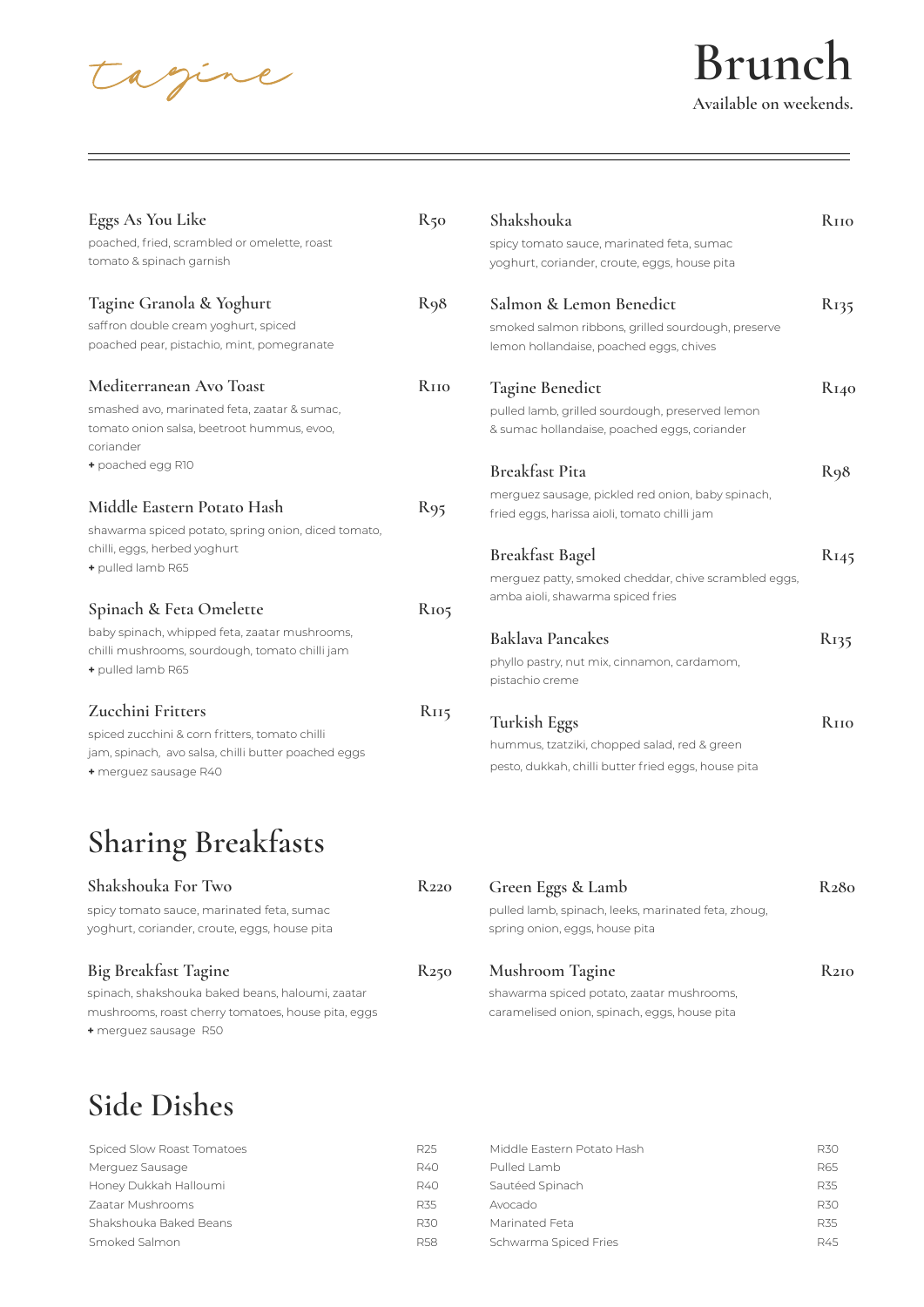# **Drinks**

#### **Smoothies**

| <b>Banana &amp; Date</b>                       |     |
|------------------------------------------------|-----|
| banana, dates, almond & cashew butter,         |     |
| coconut oil, almond milk, vanilla, cinnamon,   |     |
| nutmeg, cloves                                 |     |
| Pineapple & Coconut                            | R65 |
| frozen pineapple, coconut milk, vanilla, greek |     |
| yogurt, honey                                  |     |
| Green                                          | K70 |
| spinach, avo, banana, pineapple, lemon         |     |
| Protein Peanut Butter & Espresso               | K75 |
| banana, dates, peanut butter, almond milk,     |     |
| espresso, protein, honey                       |     |
| Berry & Mint                                   | R60 |
| mixed berries, chia seeds, oat milk,           |     |
| honey, mint                                    |     |

#### **Fresh Juices R50**

Mixed Citrus Carrot, Apple, Grapefruit, Ginger Pear, Spinach, Celery, Lemon, Mint Lemon, Apple, Ginger, Turmeric

#### **Tagine Teas R50**

**Moroccan Mint**  gunpowder green tea, fresh mint, honey

**House Chai** whole milk chai, cinnamon, ginger, cloves, cardamom, star anise, honey

#### **Health Shots R28**

Ginger, Honey, Lemon Lemon, Turmeric, Cayenne, Apple Cider Vinegar

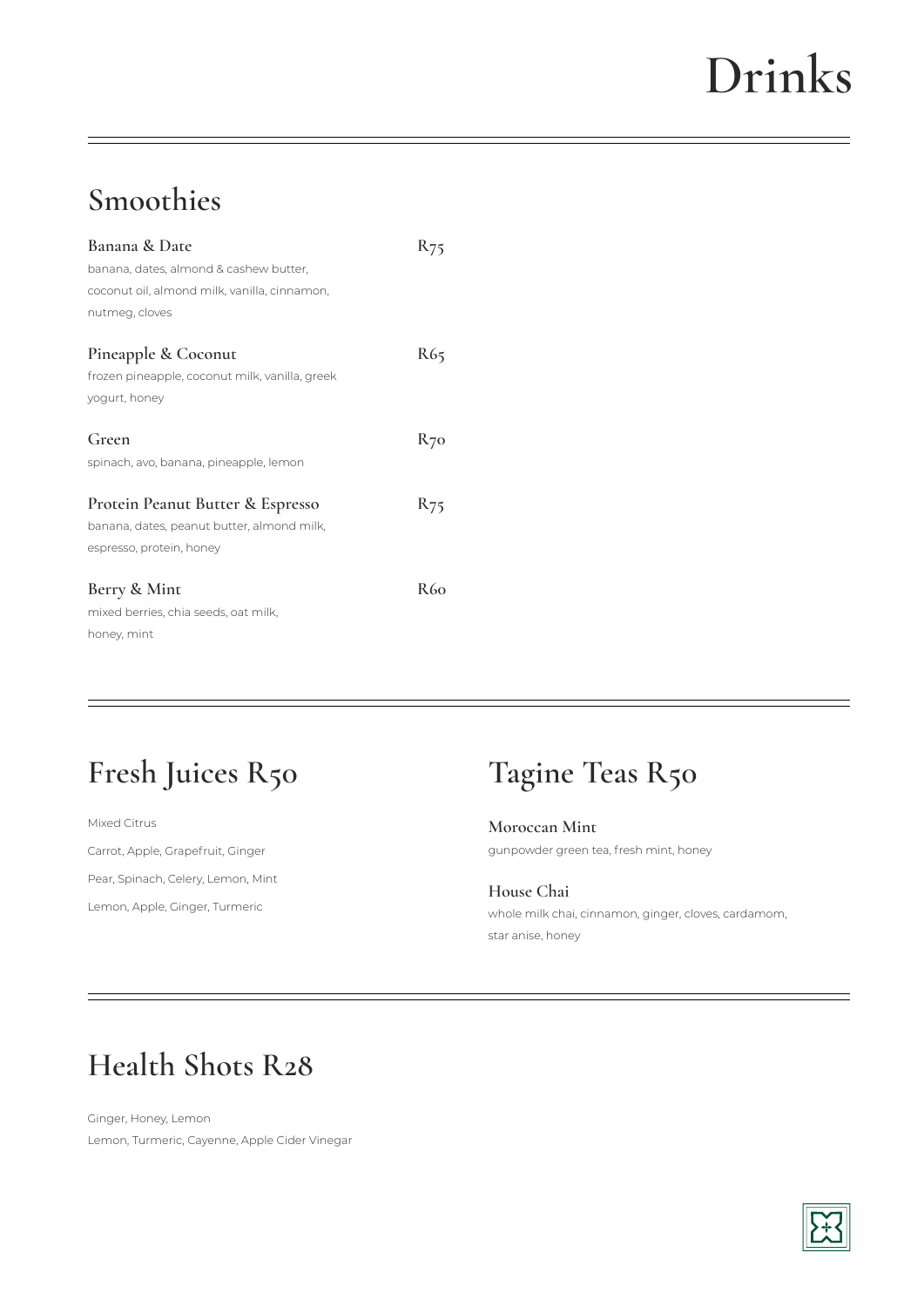tagine

#### **For the Table**

| Hummus                                                                 | $R_{70}$        | Pita                                                                 | $R_{45}$ |
|------------------------------------------------------------------------|-----------------|----------------------------------------------------------------------|----------|
| pine nuts, chickpeas, evoo, paprika, parsley                           |                 | 2 house baked pita, garlic herb oil                                  |          |
| Baba Ghanoush<br>smokey aubergine, tahina, evoo, pomegranate           | $R_{75}$        | <b>Tagine Olives</b><br>spiced red & green olives, mixed herbs, evoo | $R_{50}$ |
| Pita Crisps<br>roasted house baked pita, cumin, paprika, garlic, evoo  | $R_{45}$        | Dolmades<br>vine leaves, herbed rice, lemon, evoo                    | R65      |
| Pickled Veg<br>turnips, cucumber, carrot, celery, cauliflower, peppers | R60             | Tzatziki<br>yoghurt, cucumber, garlic, dill, evoo                    | $R_{7}c$ |
| Matbucha                                                               | R <sub>75</sub> |                                                                      |          |
| spiced slow braised tomatoes, aubergine, red peppers,                  |                 |                                                                      |          |
| evoo, coriander                                                        |                 |                                                                      |          |

#### **Small Plates**

| Lamb Kofta<br>charred red pepper labneh, pine nuts, evoo, parsley                                 | R <sub>95</sub>         |
|---------------------------------------------------------------------------------------------------|-------------------------|
| Falafel<br>tomato, pickled red cabbage, spicy tahina                                              | $R_{70}$                |
| <b>Festive Hummus</b><br>lamb mine, pine nuts, evoo, pickled veg, paprika, parsley                | R98                     |
| <b>Arayes</b><br>house pita, spiced lamb mince, lemon, tahina, parsley                            | <b>R</b> <sub>IIO</sub> |
| <b>Lady Fingers</b><br>lamb mince, pine nuts, phyllo pastry, tomato chilli jam                    | R85                     |
| Morrocan Lamb Chops<br>green zhoug yogurt, crispy onions                                          | R <sub>165</sub>        |
| Aubergine<br>tomato, peppers, chilli butter, parsley, labneh, pine nuts                           | R90                     |
| <b>Crispy Potatoes</b><br>whipped feta, burnt lemon, oregano                                      | $R_{70}$                |
| Honey Dukkah Halloumi<br>honey, dukkah, crushed pistachio, lemon                                  | R75                     |
| Hand Cut Chips<br>triple cooked, shawarma spice, amba aioli                                       | R50                     |
| Fattoush<br>cabbage, lettuce, raddish, cucumber, red onion,<br>cherry tomato, hummus, pita crisps | R65                     |

| 2 house baked pita, garlic herb oil                                  |                 |
|----------------------------------------------------------------------|-----------------|
| <b>Tagine Olives</b><br>spiced red & green olives, mixed herbs, evoo | $R_{50}$        |
| Dolmades<br>vine leaves, herbed rice, lemon, evoo                    | R <sub>65</sub> |
| Tzarziki<br>voahurt cucumber aarlic dill evoo                        | <b>R70</b>      |

| Chermoula Prawns                                           | burnt lemon, garlic aioli, tomato, coriander salsa                                                    | $R_{I45}$        |
|------------------------------------------------------------|-------------------------------------------------------------------------------------------------------|------------------|
| <b>Broccolini</b>                                          | harissa cauliflower puree, slivered almonds, evoo                                                     | R85              |
| Tabbouleh                                                  | cos lettuce cups, parlsey, tomatoes, mint, onion,<br>bulgar wheat, lemon, evoo, maldon, sweet peppers | R65              |
| King Klip                                                  | herb crust, matbucha, crispy onions, coriander oil                                                    | R <sub>165</sub> |
| Chopped Salad                                              | cucumber, onion, tomato, parsley, evoo, tahina                                                        | $R_{55}$         |
| Turkish Gozleme                                            | spinach, feta, onion, chilli, lemon, parsley                                                          | R95              |
|                                                            | Zaatar Fried Chicken Wings<br>crispy wings, zaatar, amba oili, chilli honey butter                    | R <sub>105</sub> |
| Calamari<br>tomato, chilli jam, lemon                      |                                                                                                       | Rioo             |
| Spiced Cauliflower                                         | charred cauliflower, spiced carrots, cumin, raisins,<br>tahina, almonds, pine nuts, lemon, parsley    | R <sub>105</sub> |
| Chicken Shawarma Skewer<br>sumac red onion, labneh, dukkah |                                                                                                       | R90              |